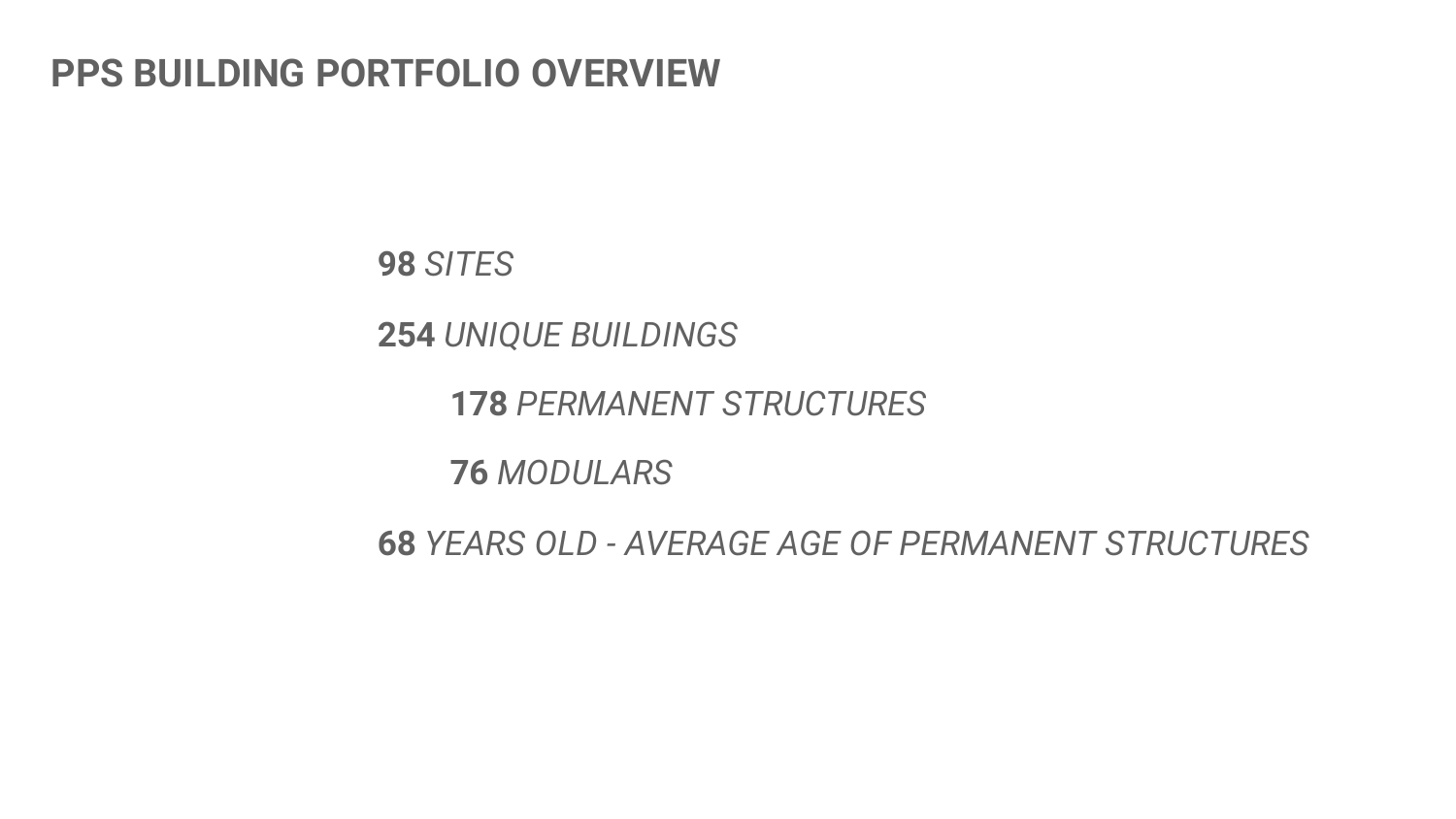## FCA // DEFICIENCY OVERVIEW



### DEFICIENCY COUNT BY TYPE - ALL SITES

# UNIQUE DEFICIENCIES 5.2 K

# TOTAL HARD COST (REPAIR/ REPLACE) \$534,400,500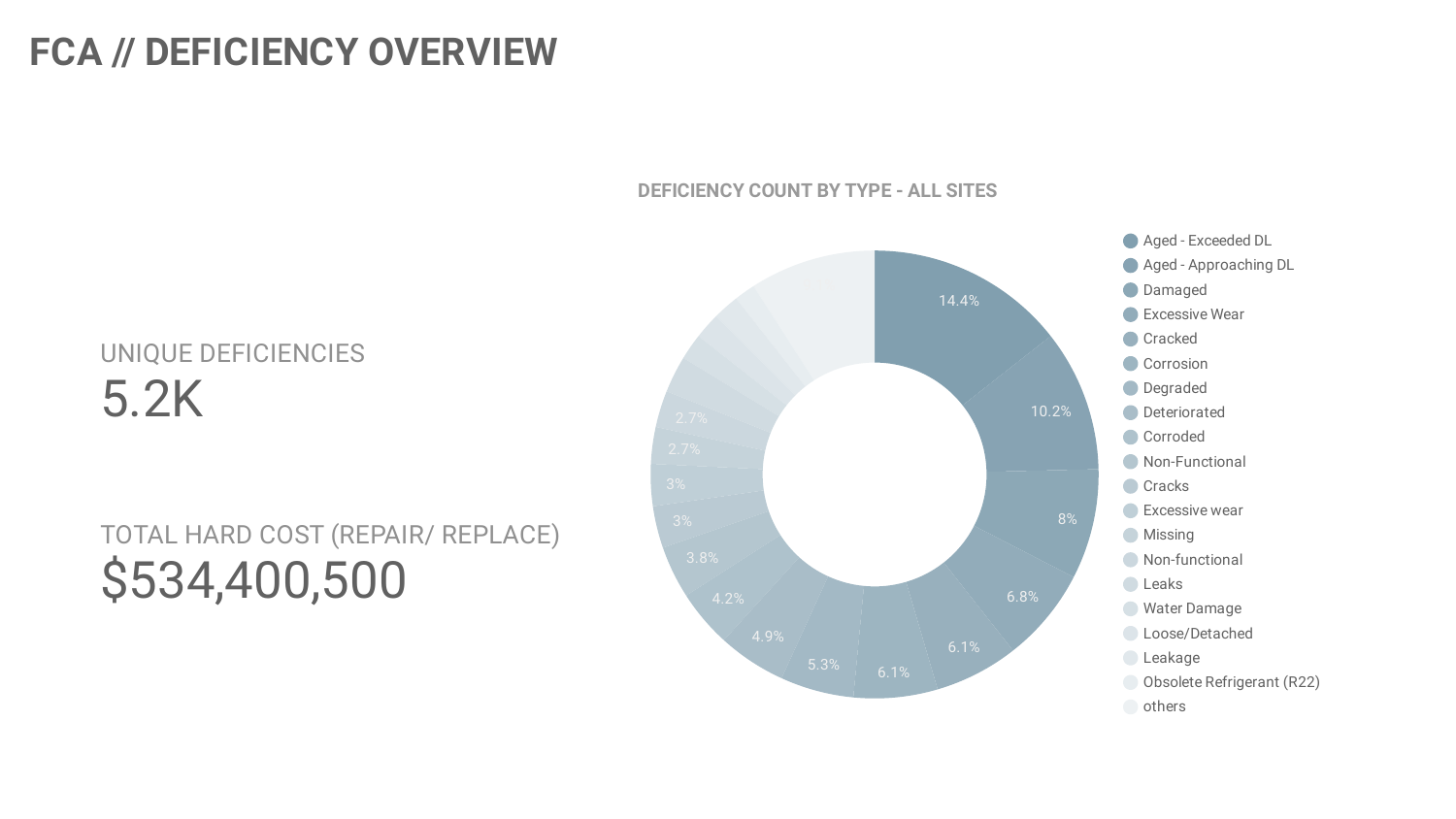## **FCA // OVERVIEW**



**DEFICIENCY BY BUILDING SYSTEM - ALL SITES**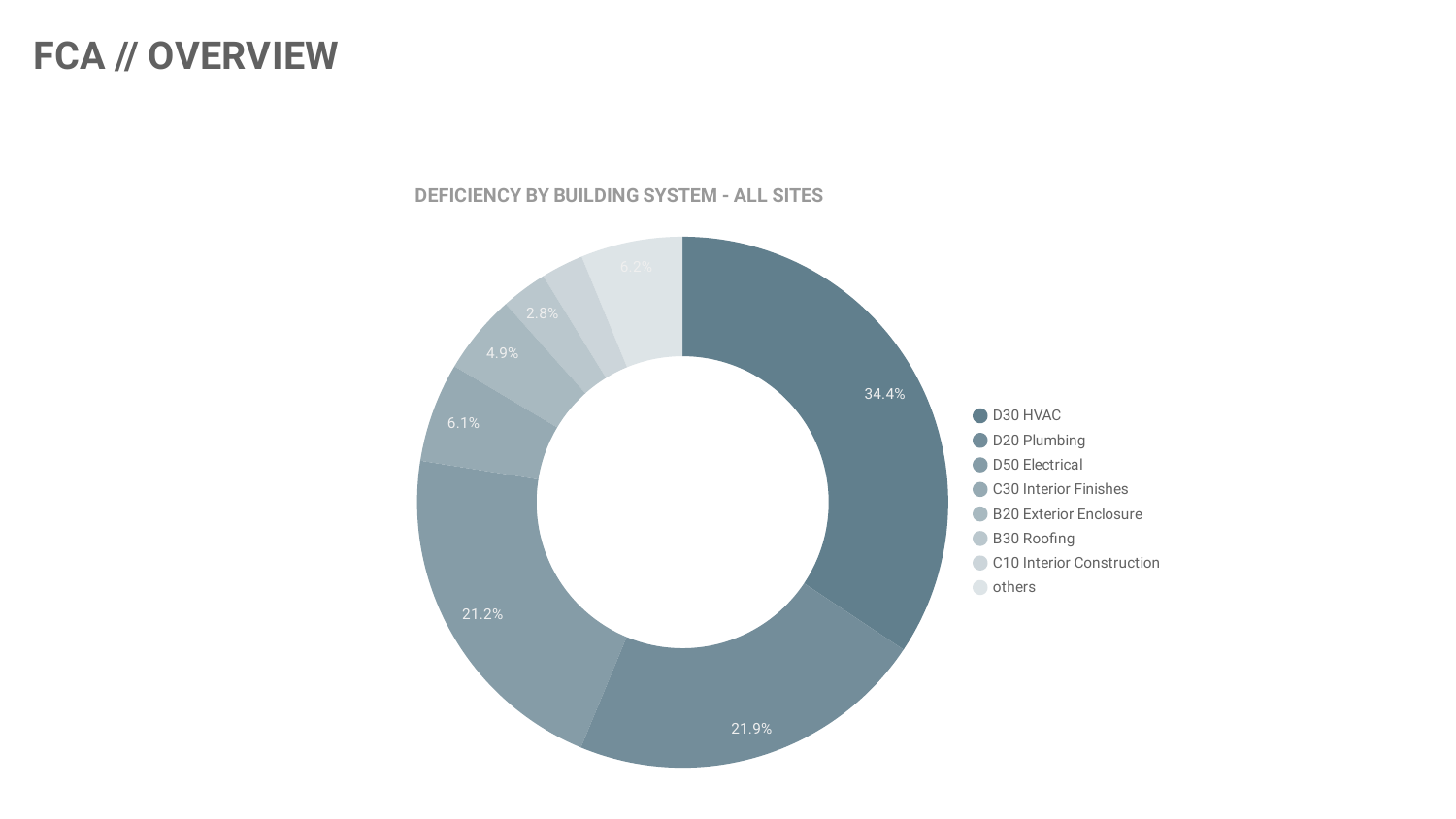### **OVERVIEW // HARD COSTS FOR CLEVELAND, JEFFERSON, WILSON**

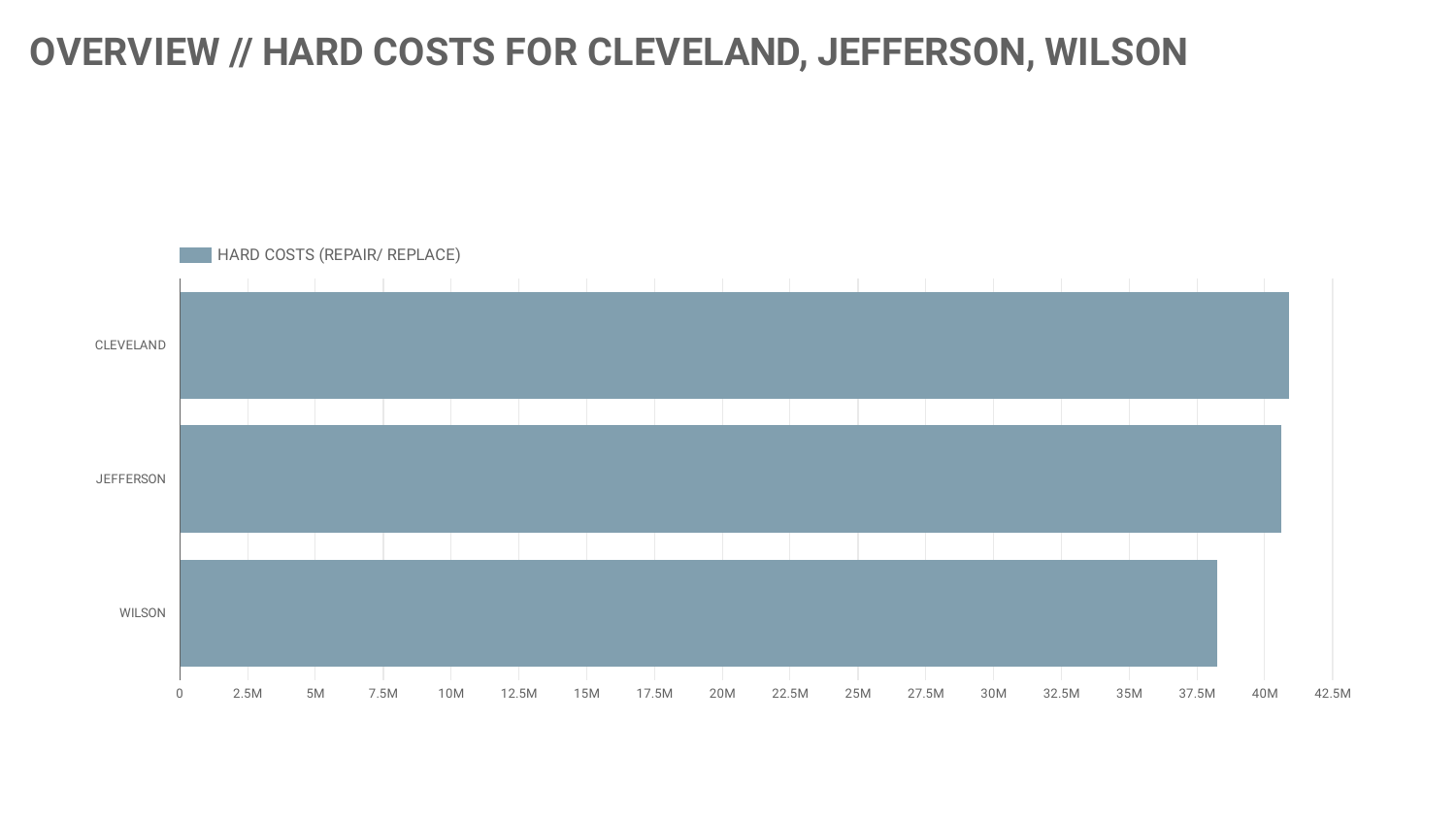## **OVERVIEW // DEFICIENCIES BY BUILDING SYSTEM**